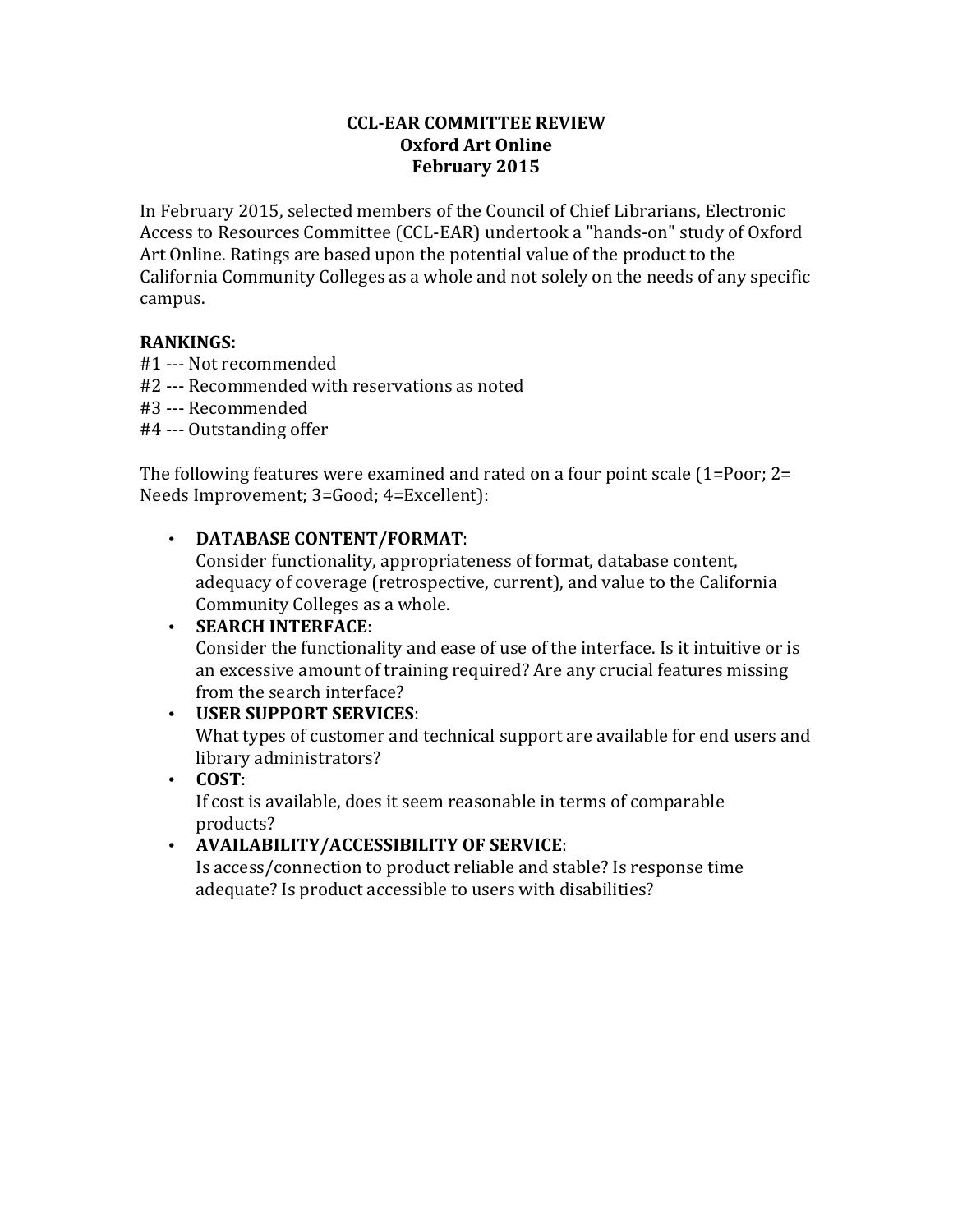# **OVERALL ASSESSMENT: 3, 3, 3**

Oxford Art Online contains a strong set of reference material in the visual arts; content is periodically updated, although its parity with editions of the source material is not always clear. The search interface is adequate, with the caveat that students can be led into content that their institution does not own. The product is ADA/Section 508 compliant, but could use improvement to streamline navigation for users with screen readers. Overall, we recommend Oxford Art Online for any community college with Art History courses or other courses requiring research into the visual arts.

### DATABASE CONTENT/FORMAT: 3, 3, 3

Oxford Art Online includes several Oxford art reference resources, and incorporates and succeeds Grove Art Online. All content is full-text and is cross-searchable. Contents include the full text of:

- The Concise Oxford Dictionary of Art Terms, edited by Michael Clarke and Deborah Clarke (2001): A quick reference source featuring 1,800 entries on art terms, critical periods, and styles in the visual arts. Note: there is a newer print edition of this title, the second edition, which came out in 2010. According to Oxford University Press, revised entries from the newer edition are incorporated into the online resource, although the noted edition number of the source title does not change. Updated content from a new print edition is not released all at once, but gradually. The vendor noted that the online version may have different images, different cross-references, and stylistic differences, and they recommend purchasing both the print title (or its ebook form) in addition to the content in Oxford Art Online for anyone wishing truly complete coverage for this title.
- *Encyclopedia of Aesthetics*, edited by Michael Kelly (1998): More than 600 articles covering major concepts, thinkers, and debates about the meaning, uses, and value of all the arts. A second edition of this title came out in 2014. As noted for *The Concise Oxford Dictionary of Art Terms* above, content for this title in Oxford Art Online is updated gradually.
- *The Oxford Companion to Western Art*, edited by High Brigstocke (2001): More than 2,600 entries covering over 1,700 artists and their work.
- *Grove Art Online* was originally published in 1996 as the *Dictionary of Art*, edited by Jane Turner. This scholarly encyclopedia covers Western and non-Western art, and all aspects of visual culture. It includes bibliographies and searchable images made available through partnerships with arts organizations, museums and galleries. Unlike the other titles included with Oxford Art Online, *Grove Art Online* entries are reviewed and updated, and new content is added, on a periodic basis.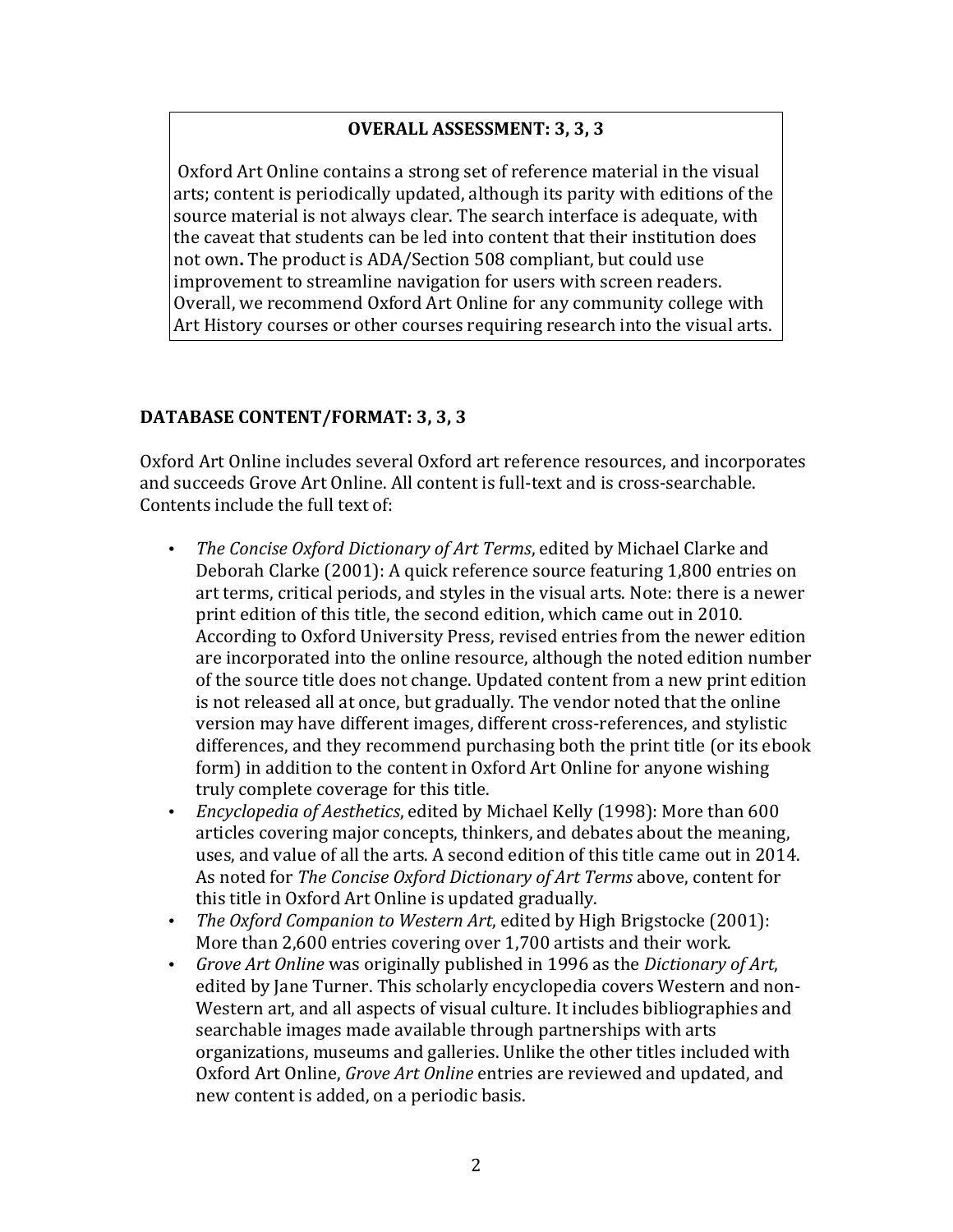- $\circ$  Over 45,000 signed articles and images on every aspect of the visual arts
- $\circ$  Over 15,000 subject entries and over 22,000 biographies, contributed by nearly 7,000 international scholars – all with bibliographies for further research
- $\circ$  Nearly 7,000 searchable images from such outstanding organizations as the Metropolitan Museum of Art, as well as 40,000 editorially selected image links to museums and galleries, provide essential visual support for art history scholarship
- $\circ$  Learning resources including subject guides, timelines, and resources for educators designed by the Museum of Modern Art (New York)
- An optional addition to Oxford Art Online (and not included in the CCL offer) is the *Benezit Dictionary of Artists*, a regularly updated source with nearly 170,000 entries on artists throughout history and in the present day.

The Oxford Art Online site is updated three times per year. Updates include new and revised articles, search and navigation updates, and other unspecified improvements to functionality.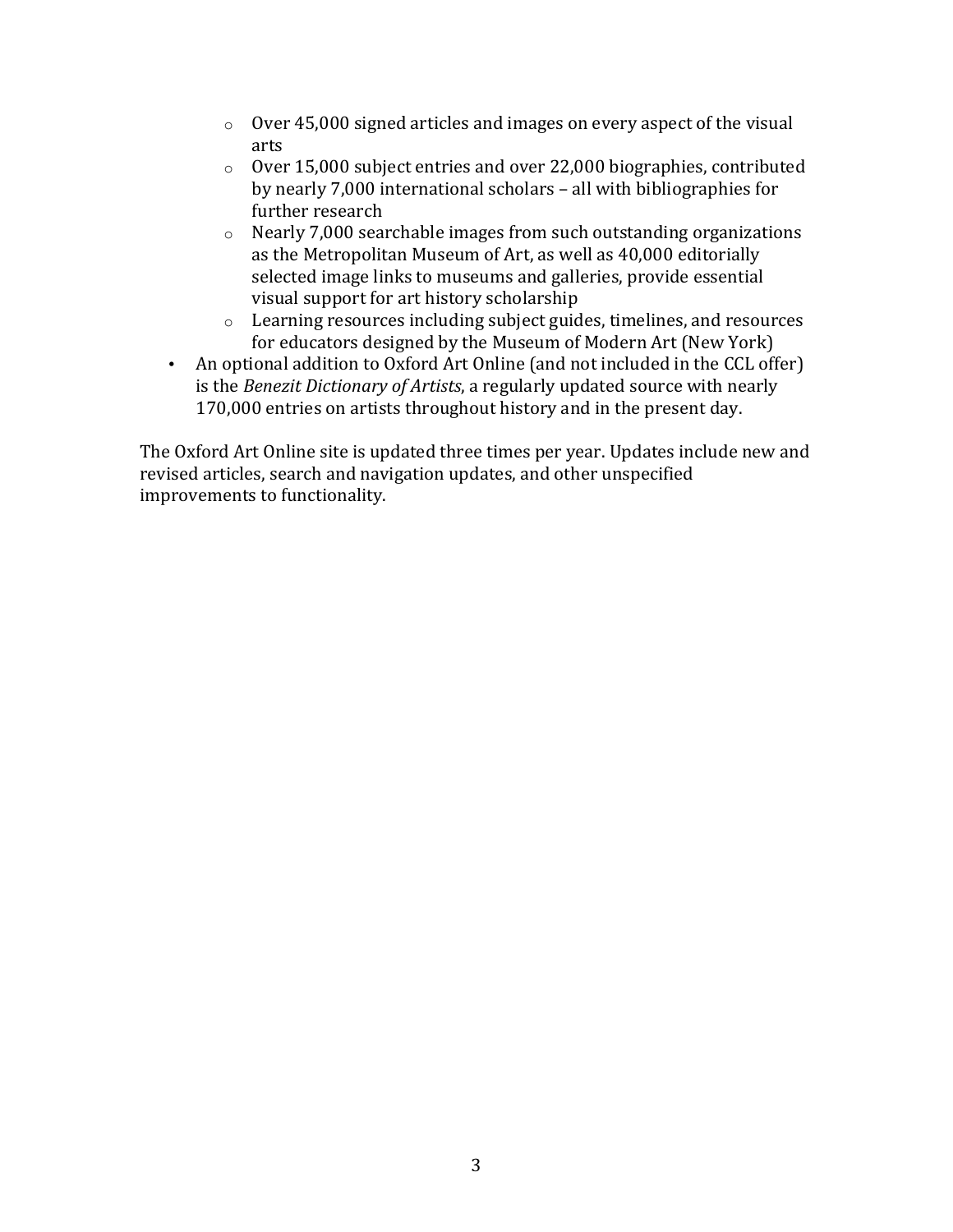# **SEARCH INTERFACE: 3, 3, 3**



Oxford Art Online has a clean, modern interface design. The search box is located in the upper right where most users expect it to be. The user has the ability to limit by facets once search results are retrieved. Thumbnail-sized images are included in search results when relevant, clicking on these gives users a full-sized image, which can be copied or saved, though similar images can be found from a Google Images search.

Advanced search options include the ability to search only entry title instead of the default full article text, which brings in many marginally relevant articles. The advanced search also has different search options, accessible through tabs along the top, for Image Search, Biography Search, Bibliography Search and Main Search.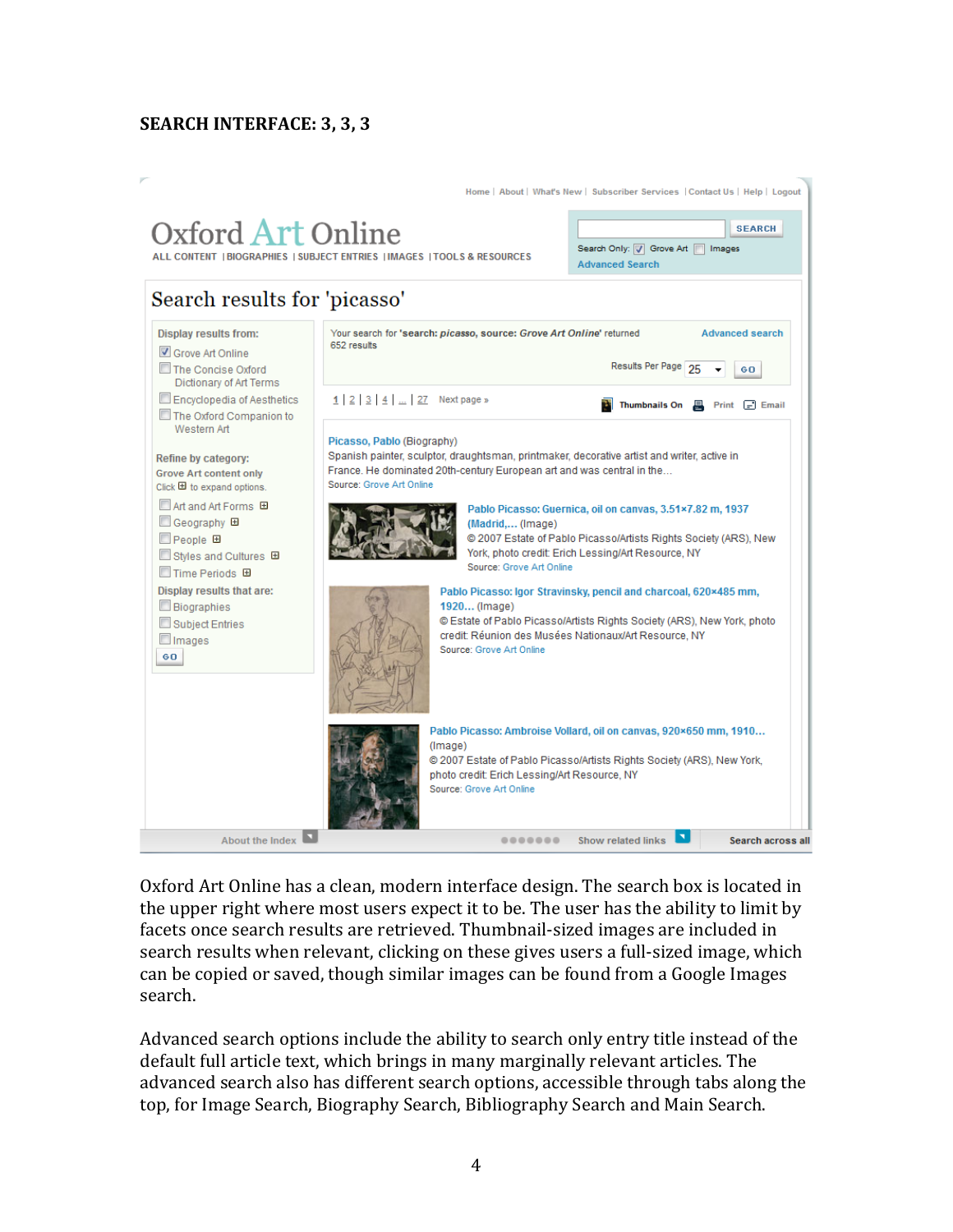There is no spell-check or validation for misspellings of names. A "did you mean" or list of names might be helpful for users who are unsure of the spelling of an artist's name.

A video guided tour and a PowerPoint tour is available for Grove Art Online and for the Benezit Dictionary of Artists. A web-based tips page is also available.

There is a What's New section that details new content added to the database. Text of articles is appropriately hyperlinked, neither too much nor too little. Search terms are highlighted in the article text, though this is easily turned off with a button at the top of the page.

The user may be easily confused by the names of the resources included, despite frequent clarifications on pages. For example, in this statement, "Oxford Art Online is the access point for Grove Art Online, the Benezit Dictionary of Artists, and other Oxford art reference resources. You may have access to Grove, Benezit, or both; your list of sources and search results automatically reflect your settings" it is not clear to the user which resources are included and which will be excluded from their search results. Oxford should consider making changes so that subscribers do not see references to resources that they will not have access to.

The front page may include links to content that an institution does not subscribe to, leading to confusion and disappointment on the part of users. Some content from resources not subscribed to is included, but if a user follows certain of the links, they will get access denied error messages. When this reviewer clicked on a link to content in the Benezit Dictionary of Artists, the result was a mangled error message: "Forbidden Sorry, you do not have access to . Please contact your library administrator." This is a problem that Oxford should fix. An article may include hyperlinks to content in other Oxford Art publications, some of which will result in the "Forbidden" error message.

The site includes a beta feature, the Oxford Index, which is a bar at the bottom of the page which allows searching across all Oxford content. If an institution subscribes to other Oxford products this may be a useful feature.

Also included are links to related images on other websites, featuring Oxford Art Online image partners, Art Resource and Bridgeman Education and content in Art Resource (http://www.artres.com) a "fine art stock photo archive, with more than 1,000,000 searchable fine art images from the world's leading sources, available for licensing to all media."

The system supports OpenURL and provides downloads of MARC records.

Users can print or email articles and images. The email option only sends links to content, so the user will have to go into the database (and reauthenticate if off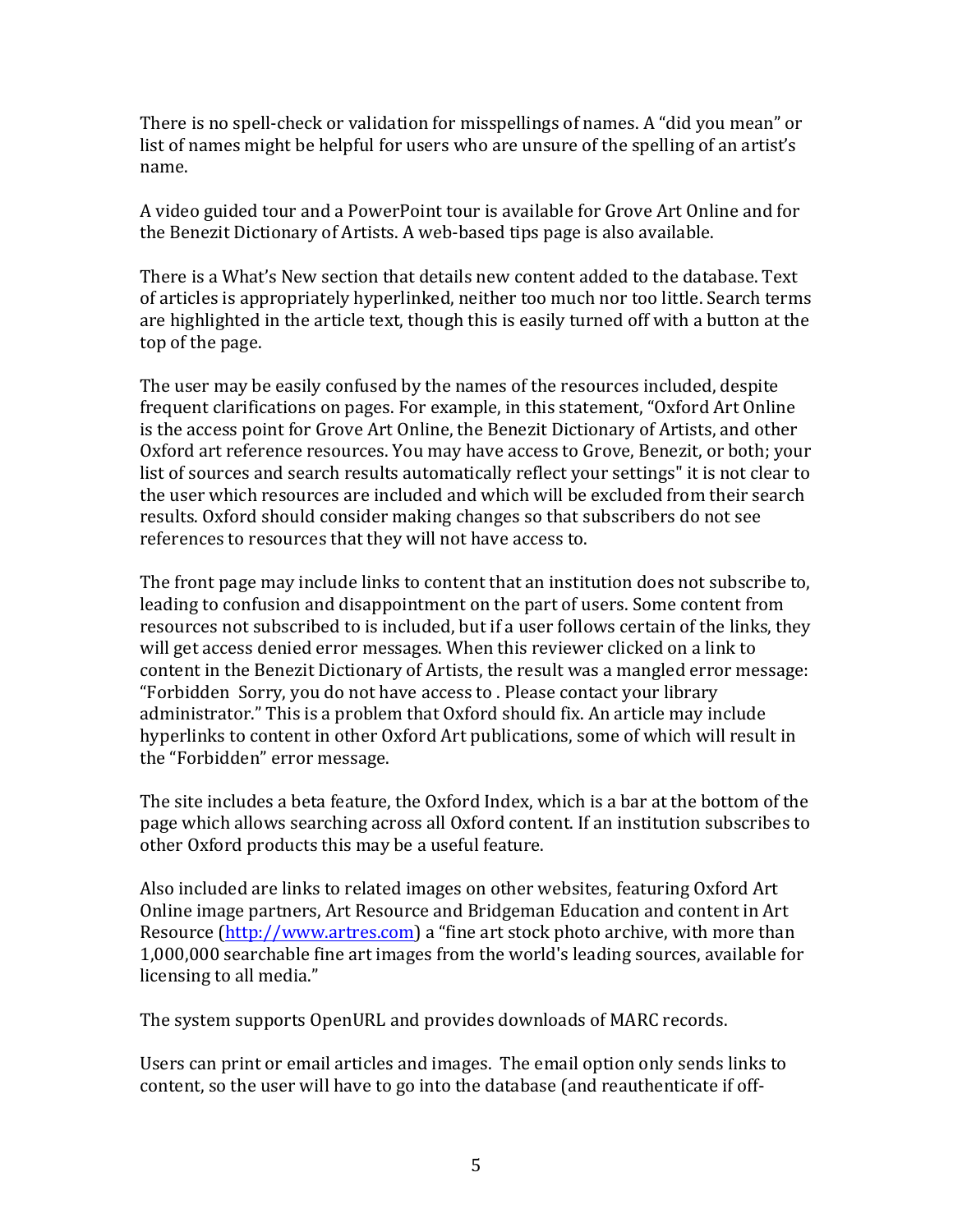campus) to access the content. Users can save content using the web browser's save feature.

Citations are available in MLA and Chicago formats. Citation export to reference managers is also supported. Persistent links are included in the citations.

# **USER SUPPORT: 4, 3, 3**

Online help is available on all pages: the main page, the results page and the entry page. Although it is not context sensitive, it includes general information such as logging in, searching, interpreting search results and technical information (browsers, settings and cookies). Additionally, there are training videos and guided tours (in PowerPoint or PDF format) on the Oxford University Press USA Librarians Resource Center website. They are comprehensive and well-written. Oxford University Press also provides on-site and online training as well as online tutorial and user guides to its subscribers for free. Their technical support is available via email and telephone, Monday through Friday, 9:00 am through 5:00 pm EST.

Oxford University Press alerts subscribers to changes in the database through their RSS feed and mailing list. Librarians can sign up for Oxford University Press mailing list at http://www.oup.com.online/listsery to get up-to-date information. Librarians can also follow Oxford University Press on Facebook, Twitter, Tumblr and blog to get the latest information on the database. The license agreement is available on the CCLC's website under Oxford University Press offerings.

### **COST: 3, 3, 3**

The cost is based on FTE. Oxford University Press does not guarantee cost increase caps. However, if a library wants to do a multi-year (2-3 years) subscription, Oxford University Press would consider it on a case by case basis. If a library purchases perpetual access to some of the content and subscribes to Oxford Art Online, Oxford University Press does offer a discount, either on the perpetual access purchase or the subscription.

# **AVAILABILITY/ACCESSIBILITY OF SERVICE: 3, 3, 3**

The database was assessed for accessibility using Jaws and tools at http://www.w3.org/WAI/eval/preliminary.html